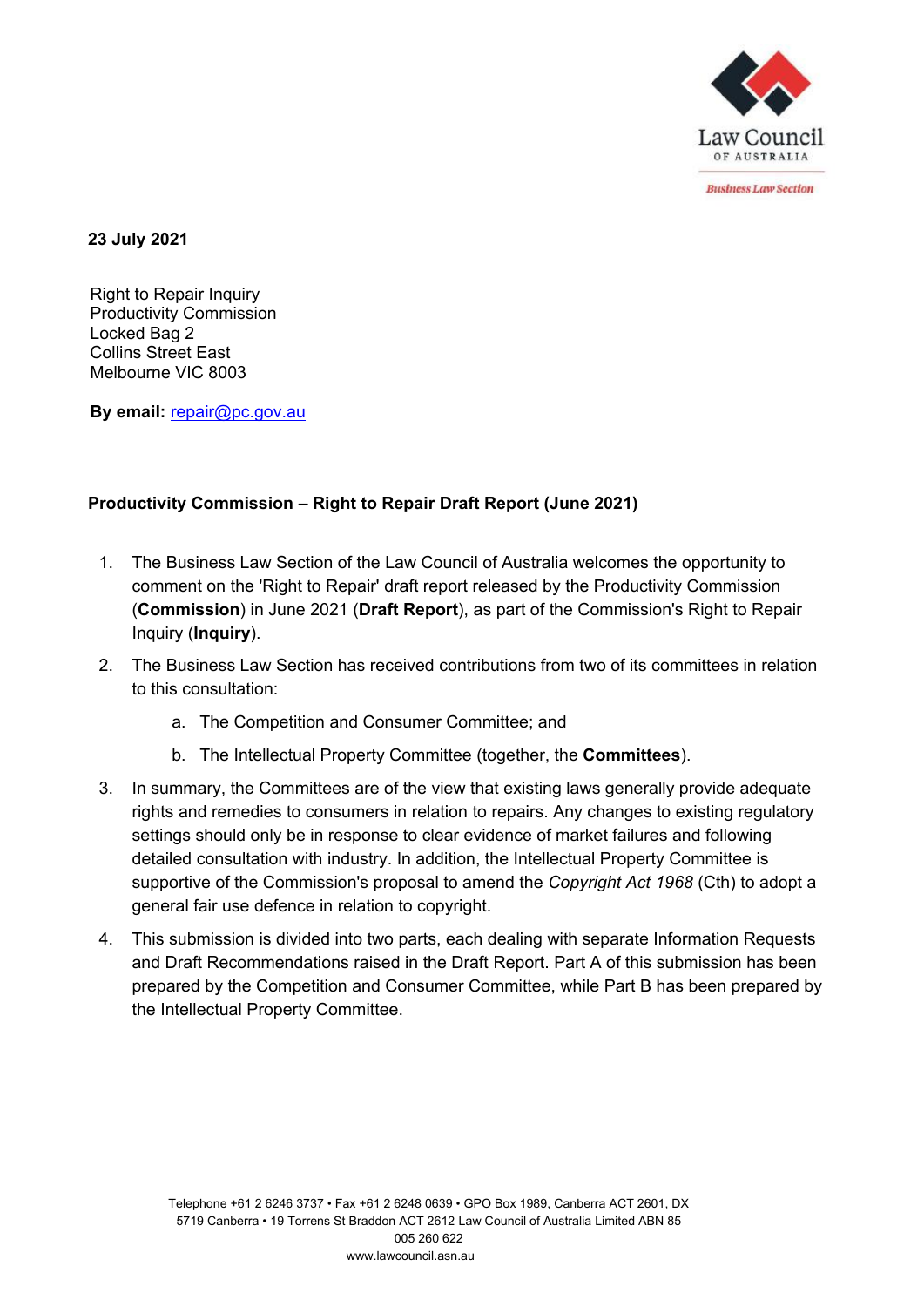## **Part A: Competition and Consumer Committee**

### **Introduction**

- 5. The Competition and Consumer Committee's comments on the Draft Report are limited to those parts of the Draft Report that are relevant to competition and consumer law.
- 6. In summary, the Competition and Consumer Committee considers that:
	- a. Existing competition and consumer laws generally provide **adequate rights and remedies** to consumers in relation to cost and availability of repairs.
	- b. Regulatory intervention is only justified where there is **clear evidence** of market failure yet many of the submissions provided to the Commission contain very limited or merely anecdotal evidence of unnecessary barriers to repairs.
	- c. Even in those instances where barriers may be identified, it is by no means clear that those instances are leading to **adverse outcomes** for the community as a whole. This is because it may not be efficient or cost effective for consumers always to repair products, or for manufacturers to be required to support a product for an indefinite period of time.
	- d. In the absence of clear evidence of market failure, a **positive obligation** on manufacturers to provide third-party access to repair supplies such as repair information, tools, equipment and parts should **not** be introduced. Such a significant and onerous regulatory obligation could impose considerable compliance and other costs on manufacturers, leading to unintended consequences such as decreased product innovation and increased prices for consumers.
	- e. Current regulatory settings relating to consumer access to repairs and independent repairers' access to repair supplies reflect a careful balancing of the interests of consumers, retailers and manufacturers. Even modest changes to regulatory settings should be approached with caution, and only in response to clear evidence of market failures and following detailed consultation with industry.

### **No clear market failure to justify substantial regulatory intervention**

- 7. The Competition and Consumer Committee is of the view that existing laws, particularly the Australian Consumer Law and the restrictive trade practices provisions of the *Competition and Consumer Act 2010* (Cth), generally provide adequate rights and remedies to consumers in relation to repairs. These regulatory settings also reflect a careful balancing of the sometimes competing interests of consumers, retailers and manufacturers. In this context, substantial further regulatory intervention is not justified in the absence of clear evidence of market failure.
- 8. The Competition and Consumer Committee submits that the Inquiry has not uncovered clear evidence of market failure, and accordingly, that any adjustments of current regulatory settings should be approached with caution. This is because even modest adjustments to regulatory settings can lead to unintended consequences such as reduced innovation, increased prices for goods and services or even customer confusion. In particular, the Competition and Consumer Committee notes that many submissions provided to the Inquiry contain limited or merely anecdotal evidence of manufacturers restricting access to repair supplies and other barriers to repair. The Draft Report itself identifies that the Commission's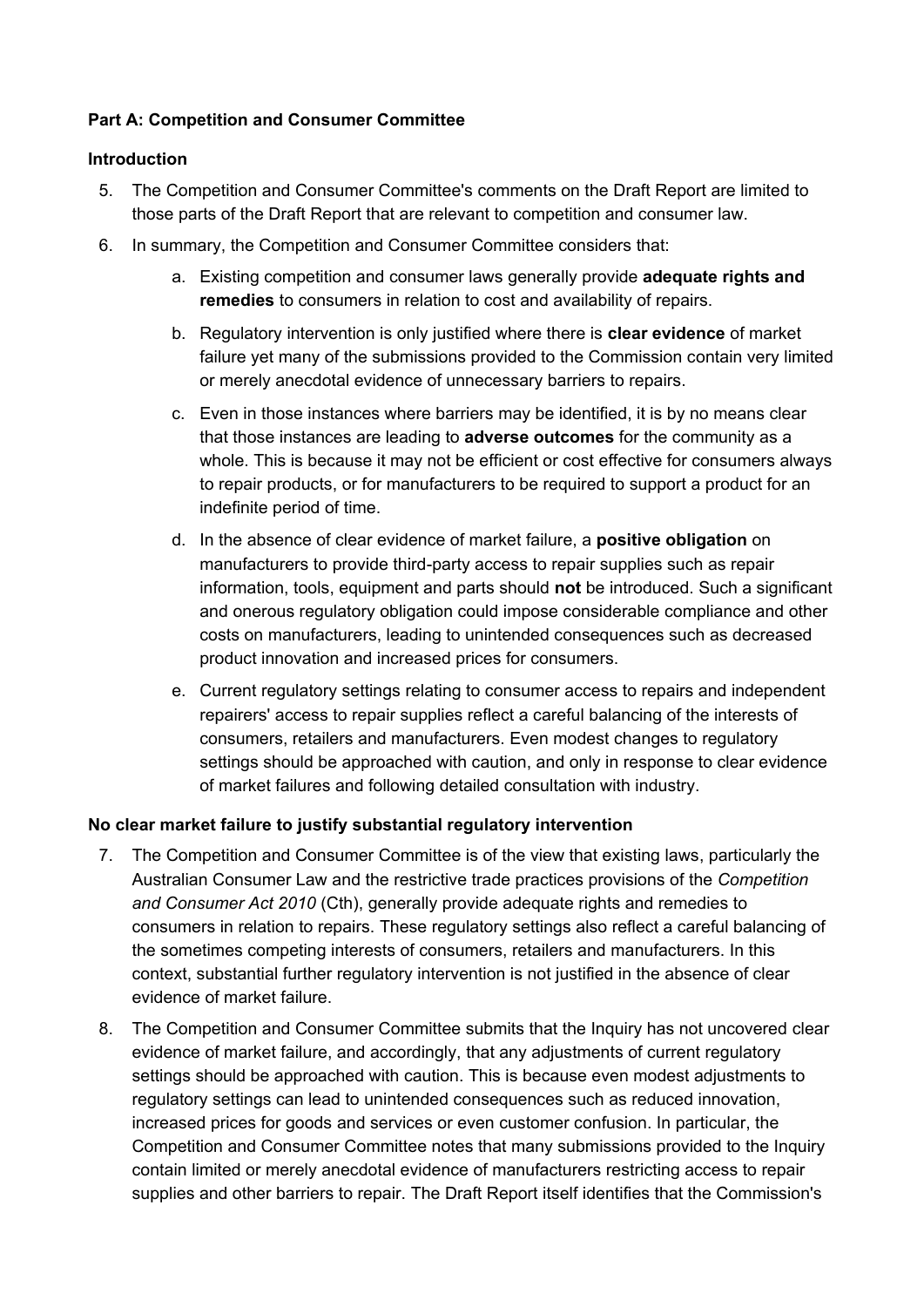analysis 'did not indicate a systemic competition problem across the repair industries analysed<sup>11</sup> and that evidence raised by submissions was 'patchy' and 'incomplete'.<sup>2</sup>

9. The Competition and Consumer Committee agrees with the Commission that an in-depth, case-by-case analysis of repair markets and primary markets for each relevant product would be required to determine whether any barriers to repair are generating harm in any given product market. In particular, and as discussed below at paragraphs 10 - 16 below, the Competition and Consumer Committee is also of the view that stronger market-by-market evidence and a review of the recently-tabled mandatory service and repair information sharing scheme for motor vehicles after it has been in operation for a minimum of three years is required before further considering a substantial regulatory intervention in the form of a positive 'right to repair'.

# **Positive Right to Repair**

*Information Request 4.2 A Positive Obligation To Provide Access To Repair Supplies*

*The Commission is seeking feedback and evidence on the costs and benefits of different approaches to designing and implementing a positive obligation on original equipment manufacturers to provide access to repair supplies to third-party repairers. In particular:*

- *evidence on the effectiveness of positive obligation schemes overseas (such as motor vehicle repair information schemes in the United States and Europe, and spare parts requirements in Europe)*
- *should a positive obligation be applied across all product markets or targeted towards particular product markets? If so, which product markets, and why?*
- *should a positive obligation mandate access to all repair supplies or a subset of repair supplies (such as repair information, spare parts, or diagnostic tools)?*
- *how should a positive obligation be implemented and enforced in practice?*
- 10. The Competition and Consumer Committee notes the calls by some independent repairers and consumer groups for a 'positive' economy-wide obligation that would oblige manufacturers to make repair supplies such as repair information, tools, equipment and parts available to third parties.
- 11. As noted above, the Competition and Consumer Committee does not consider that the case has been made for such a significant regulatory intervention and has serious concerns that such an obligation could result in unintended consequences across the economy.
- 12. As noted in the Draft Report, there are numerous reasons why some manufacturers may seek to restrict access to repair information, tools, equipment or parts. For example:
	- a. it may be too costly to supply to every independent repairer that asks, particularly for products in lower price brackets;
	- b. providing independent repairers with access to spare parts and tools requires manufacturers to produce and warehouse parts for long periods of time which may be cost prohibitive;
	- c. manufacturers may not wish to be held liable for poor-quality repair work by unauthorised parties which is outside their control;

<sup>1</sup> Draft Report, p. 112.

<sup>2</sup> Draft Report, pp. 9-11.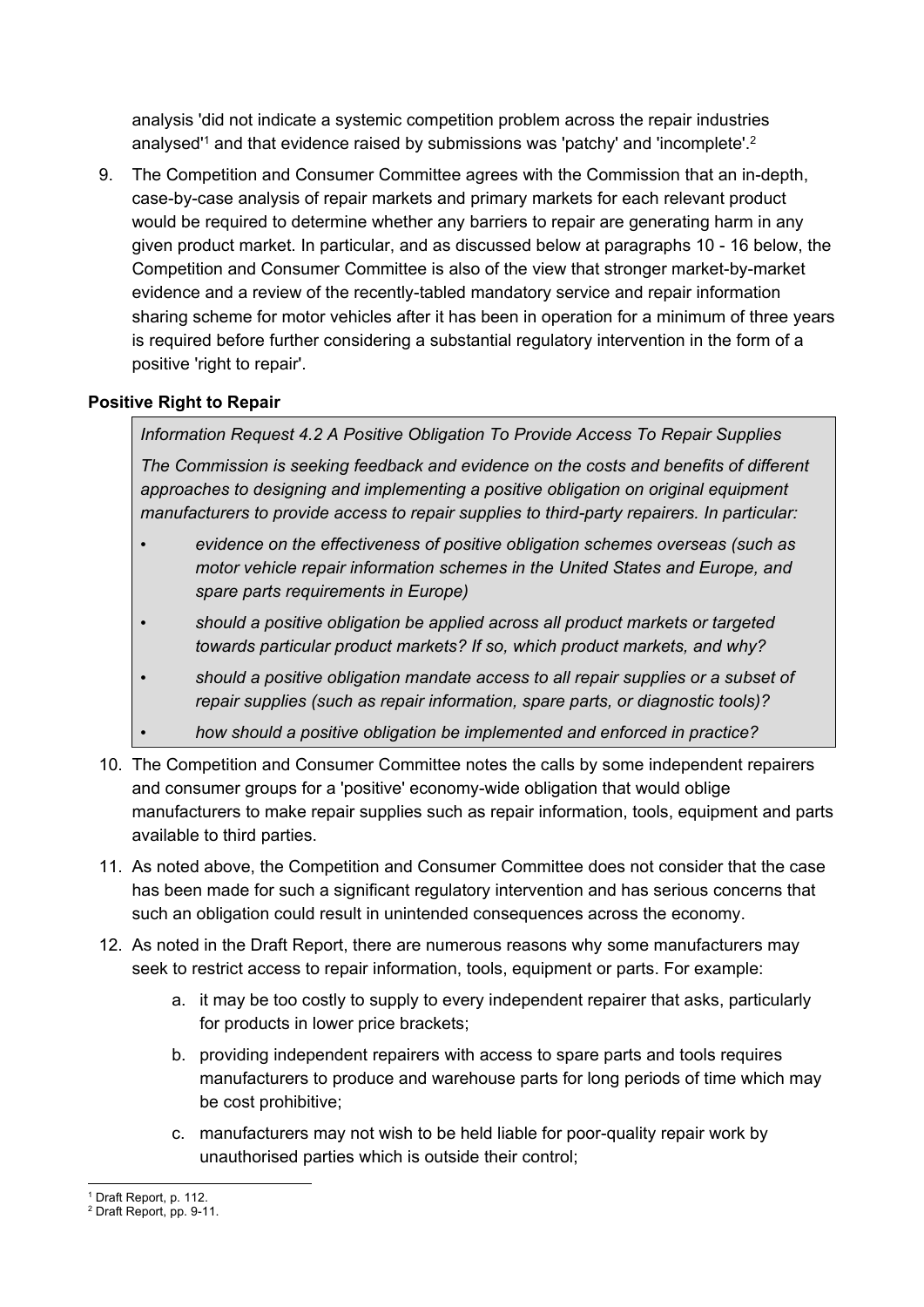- d. manufacturers may have concerns that independent repairers may not have the skills or training to safely or securely repair products, particularly for complex vehicles, devices or equipment; and
- e. disclosing repair manuals and other repair information to independent repairers may disclose valuable trade secrets and other intellectual property, reducing the incentives of manufacturers to invest in research and product development.
- 13. A positive obligation on manufacturers to provide third party access to repair supplies disregards those legitimate reasons for restricting access, potentially creating substantial compliance and other costs for manufacturers, reducing their incentives to innovate and develop products and potentially resulting in worse consumer outcomes.
- 14. If there are instances where certain manufacturers are seeking to restrict third party access to repair supplies for anti-competitive reasons, the Competition and Consumer Committee submits that existing competition laws such as the provisions on misuse of market power, exclusive dealing or anti-competitive agreements are sufficient to deal with such conduct. While there may be relatively few cases to date dealing with such behaviour, it does not follow that existing competition laws are inadequate. First, in the Committee's experience, the threat of regulatory scrutiny is often enough to shape business behaviour and mitigate incentives for anti-competitive conduct and this is true regardless of whether or not there are examples of enforcement action to date. Second, and as identified in the Draft Report, evidence submitted to the Inquiry of manufacturers actually restricting third party access to repair supplies was limited, largely anecdotal and does not point to any systemic competition issues in repair markets. 3
- 15. The Competition and Consumer Committee notes the Commission's observations about the incomplete evidence it has received to date and its request for further feedback and evidence of consumer harm in repair markets. If the Commission is ultimately of the view that any further evidence submitted in the Inquiry justifies intervention in any market for access to repair supplies, the Committee is of the view that such intervention should still be less intrusive than a 'positive' obligation on original equipment manufacturers. In addition, further intervention should only occur after an in-depth, case-by-case analysis of the relevant repair markets and primary markets to determine whether any barriers to repair are generating harm.
- 16. The Competition and Consumer Committee agrees with Draft Recommendation 4.1 that a review of the operation of the mandatory service and repair information sharing scheme for motor vehicles after it has been in operation for a minimum of three years is also required before considering further a substantial regulatory intervention in the form of a positive 'right to repair'.

# **Enhancing complaints resolution**

17. The Competition and Consumer Committee considers that the existing consumer guarantees provide adequate protection to consumers in respect of defective goods, including repair remedies. The Competition and Consumer Committee also agrees that a well-functioning consumer redress system is essential for the effective operation of the consumer guarantees.

<sup>3</sup> Draft Report, pp. 9-11, 28.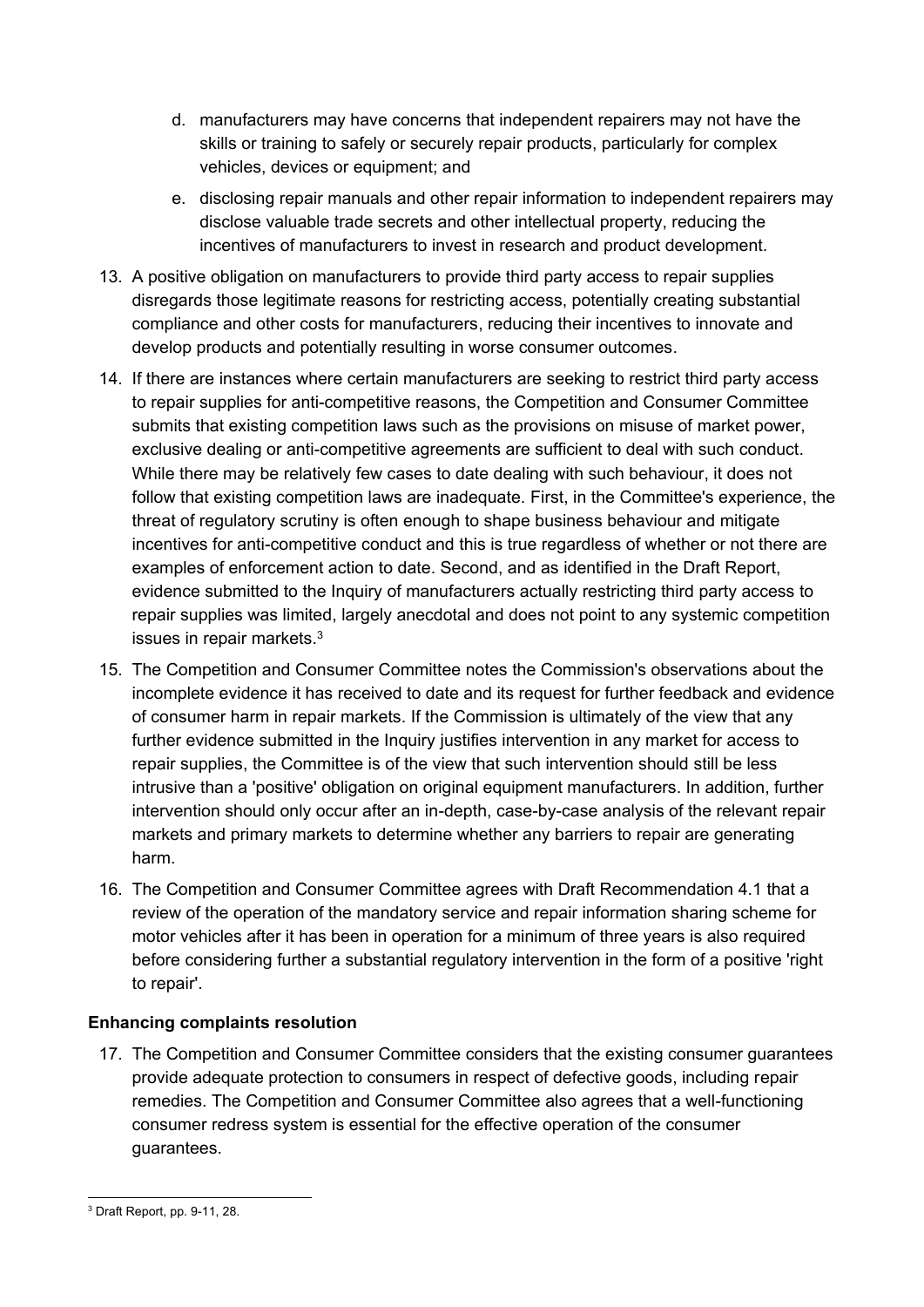### *Alternative dispute resolution*

*Draft Recommendation 3.2 Powers For Regulators To Enforce Guarantees* 

*State and Territory Governments should introduce alternative dispute resolution mechanisms to better resolve complaints about the consumer guarantees, such as compulsory conciliation or direction powers (as are used in South Australia and New South Wales).* 

*To inform the most effective design and use of any alternative dispute resolution mechanism, appropriate cost-benefit analysis and sufficient regulator resourcing would be required prior to implementation.*

18. The Competition and Consumer Committee is supportive of Draft Recommendation 3.2 in principle. The South Australian compulsory conciliation scheme and the power of the New South Wales Commissioner for Fair Trading to issue consumer guarantee directions may be useful models for other jurisdictions. However, the Committee considers that such regimes should not be introduced more broadly without a detailed cost / benefit analysis of the operation of those regimes to date. Moreover, the expansion of those schemes to other jurisdictions should not occur without community and industry consultation.

### *Super complaints*

*Draft Recommendation 3.3 Enabling A Super Complaints Process*

*The Australian Government should enable designated consumer groups to lodge 'super complaints' on systemic issues associated with access to consumer guarantees, with the complaints to be fast tracked and responded to by the Australian Competition and Consumer Commission (ACCC).*

*The Australian Government should design the super complaints system in consultation with the ACCC, relevant State and Territory regulators and consumer groups. The system should be underpinned by sound operational principles — including criteria for the assignment (or removal) of designated consumer bodies, evidentiary requirements to support a complaint, and the process and time period by which the ACCC should respond.* 

- 19. The Competition and Consumer Committee does not consider that the case has been made for the establishment of a 'super complaints' regime as a means of improving consumer access to remedies relating to consumer guarantees. The Committee understands that such a mechanism, if introduced, would allow certain designated consumer organisations to lodge complaints on consumer issues perceived to be systemic, with the ACCC then required to provide a response within a certain time period including outlining any enforcement action it proposes to take.
- 20. The Committee notes that a cornerstone of the ACCC's *Compliance and Enforcement Policy and Priorities* is to take action in respect of conduct that is of significant public interest or concern, and conduct that results in substantial consumer or small business detriment. Although the ACCC is not a complaints-handling body,<sup>4</sup> the ACCC has a demonstrated history of taking enforcement action in respect of systemic breaches of consumer laws, including in response to complaints received from consumer rights groups.<sup>5</sup>

<sup>4</sup> See for example page 5 ACCC 2021 Compliance and Enforcement Policy and Priorities.

<sup>&</sup>lt;sup>5</sup> For example, the Committee understands that a complaint by CHOICE led to the ACCC's investigation of Mosaic Brands Ltd for various breaches of the ACL relating to its marketing of health products during the COVID-19 pandemic. Ultimately, \$630,000 in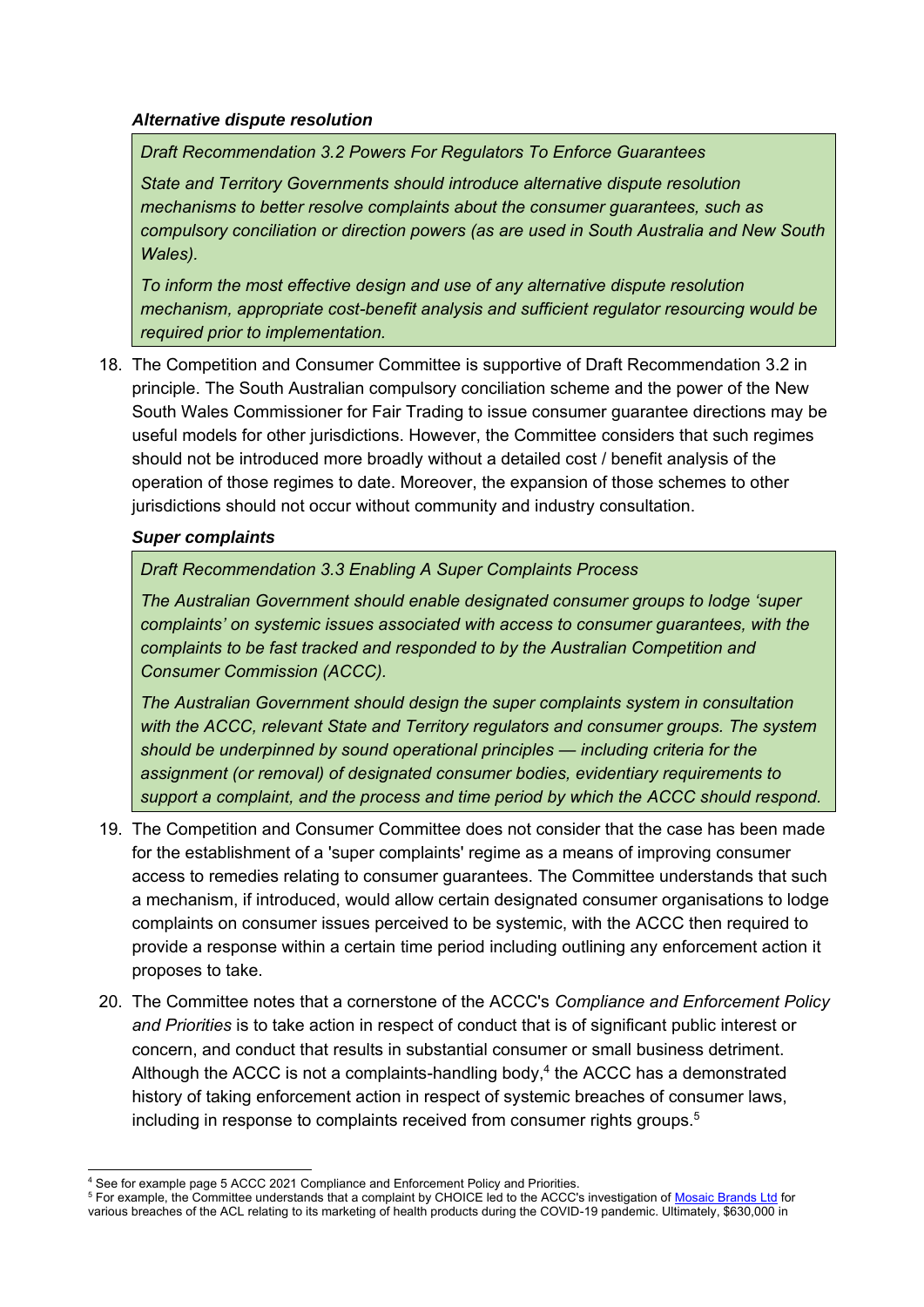- 21. Accordingly, it is unclear what a 'super complaints' regime would add to the ACCC's existing role, other than requiring the ACCC to divert its resources to responding to 'super complaints', regardless of the relative merit of those complaints as compared with other complaints the ACCC has received and of which only the ACCC may be aware. The Committee's view is that the ACCC is already well-placed to assess how it prioritises the complaints it receives, both in terms of which complaints are investigated and in what time frame. Maintaining that flexibility ensures that the ACCC can appropriately balance the interests of consumers, businesses and the community in pursuing its enforcement activities.
- 22. Although the Committee is of the view that the case for a 'super complaints' regime has not been made, if the Commission were to recommend such a regime, the Committee considers that:
	- a. any criteria for the assignment and/or removal of designated consumer bodies would require careful consideration to adequately balance the interests of consumers and business. Any such criteria should be subject to further consultation;
	- b. any regime allowing for the lodging of 'super complaints' should be subject to thresholds (for example, the number of consumers affected and/or the total value of the potential harm) as well as the substantive evidentiary requirements mentioned in the Draft Report;<sup>6</sup> and
	- c. in accordance with the ACCC's usual practice, the ACCC ought to consult on and publish guidance as to its process and procedures for assessing 'super complaints'.

# **Regulatory Guidelines on Consumer Guarantee as to acceptable quality and durability**

23. The Competition and Consumer Committee notes that in September 2019, Consumer Affairs published guidelines on the consumer guarantee as to acceptable quality and 'durability'.<sup>7</sup> The Committee had long advocated for further regulatory guidance as to the meaning of these concepts and was supportive of the introduction of these guidelines. As noted in the Committee's original submission to the Inquiry, the Committee considers that these guidelines should be regularly reviewed, with additional practical examples added over time to assist manufacturers, traders and consumers to better understand these concepts.

# *Estimates of minimum expected durability*

*Draft Recommendation 3.1 Guidance On Reasonable Durability Of Products* 

*The Australian Competition and Consumer Commission (ACCC) should develop and publish estimates of the minimum expected durability for products within major categories of common household products.*

*The estimates would be a guide only to support application of the acceptable quality consumer guarantee in section 54 of the Australian Consumer Law. It could use ranges to take into account lower and higher value products in each category.* 

*The ACCC guidance should be developed in consultation with State and Territory consumer law regulators, consumer groups and business groups representing product suppliers and manufacturers, and should be updated over time.* 

penalties were imposed on Mosaic Brands Ltd, which also gave an s87B undertaking to (amongst other things) identify and refund affected consumers.

<sup>6</sup> Draft Report, pp. 102-105.

<sup>7</sup> Consumer Affairs, *Guidance on the consumer guarantee as to acceptable quality and 'durability'* (September 2019).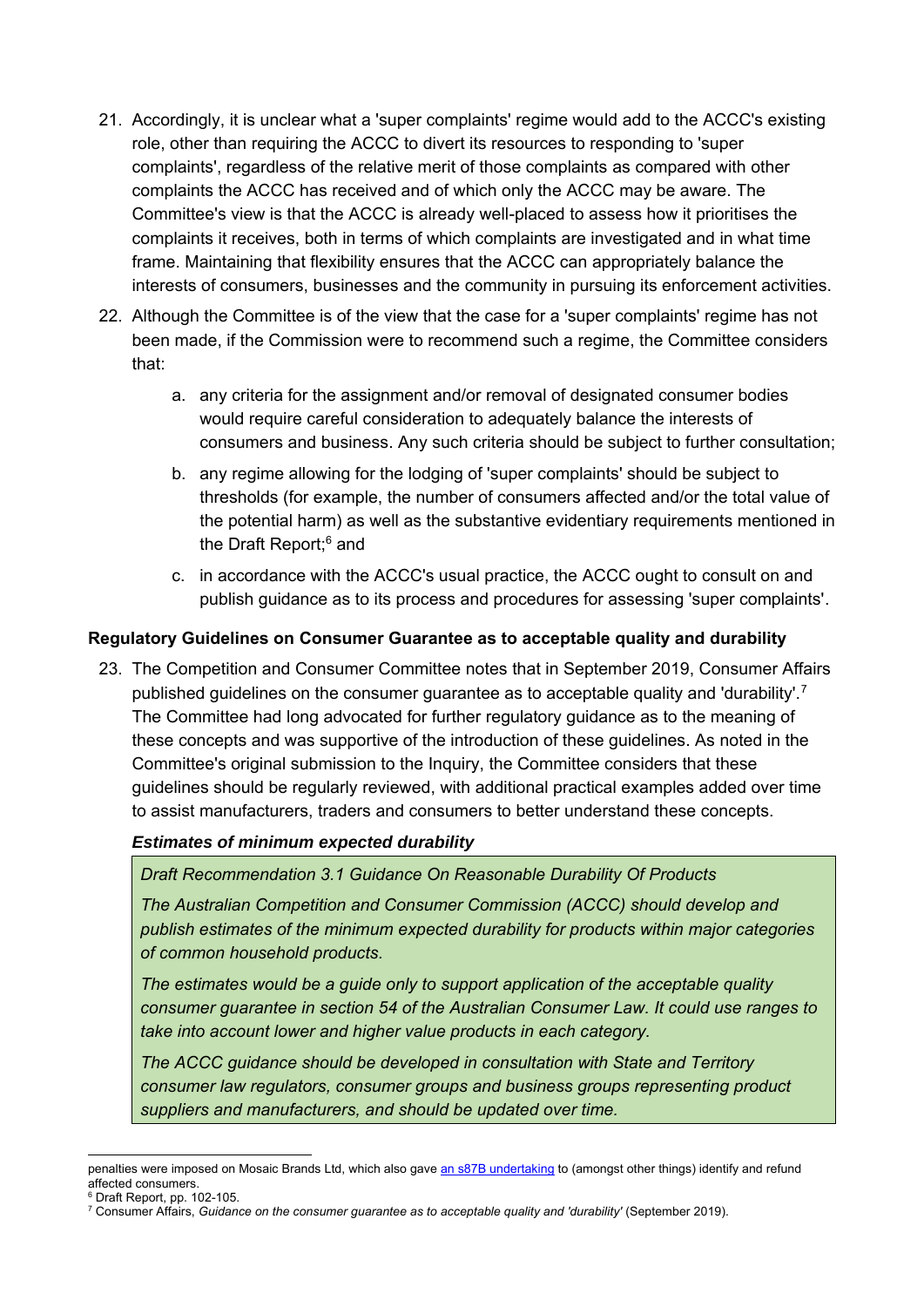- 24. While the Competition and Consumer Committee is supportive in principle of further practical regulatory guidance on the meaning of 'durability', the Committee considers that there are a number of risks associated with providing 'durability estimates' for particular product categories.
- 25. The Committee agrees with the Commission that there would be costs and practical challenges associated with developing specific estimates due to the various factors that influence product durability.<sup>8</sup> More significantly, the Committee agrees that there is also a risk that durability estimates could take on 'heightened importance' in how they are used by industry and become 'de facto standards'.<sup>9</sup>
- 26. The Competition and Consumer Committee submits that these risks may have serious consequences. For example, the introduction of de facto standards may result in implicit constraints on the design and specifications of products due to manufacturers' desire for consistency with the recommended guidelines, rather than promoting competition between manufacturers on price and quality more generally.
- 27. Conversely, the Competition and Consumer Committee also recognises the risks pointing in the other direction, including that if these estimates are too caveated or generalised, they will fail to provide the requisite extra layer of certainty to consumers and businesses that motivated their introduction in the first place.
- 28. Accordingly, the Competition and Consumer Committee submits that a more detailed cost / benefit analysis is required before Draft Recommendation 3.1 is accepted. It may be preferable for existing regulatory guidance to be supplemented by practical case studies which provide further guidance to business and consumers about how they can estimate product durability depending on the circumstances in question.
- 29. If, however, the Commission is minded to recommend that the ACCC publish durability estimates, such guidance should only be published after a rigorous consultation process with State and Territory consumer law regulators, consumer groups and business groups. Additionally, any such guidance should be clear that any product's 'minimum expected durability' set out in the guidance is a non-authoritative estimate, and in all cases whether a product is sufficiently durable for the purposes of the consumer guarantees depends on the particular product in question.

#### **Manufacturer Warranties**

30. The Competition and Consumer Committee notes that manufacturer warranties provide consumers with additional rights above and beyond the consumer guarantees in the Australian Consumer Law. Manufacturer warranties are generally provided at no charge to the consumer (or at least they are provided as part of the upfront cost of the product) and they often provide consumers with efficient and effective recourse where products are faulty or do not function as intended.

<sup>8</sup> Draft Report., p. 86

<sup>9</sup> Draft Report, p. 86.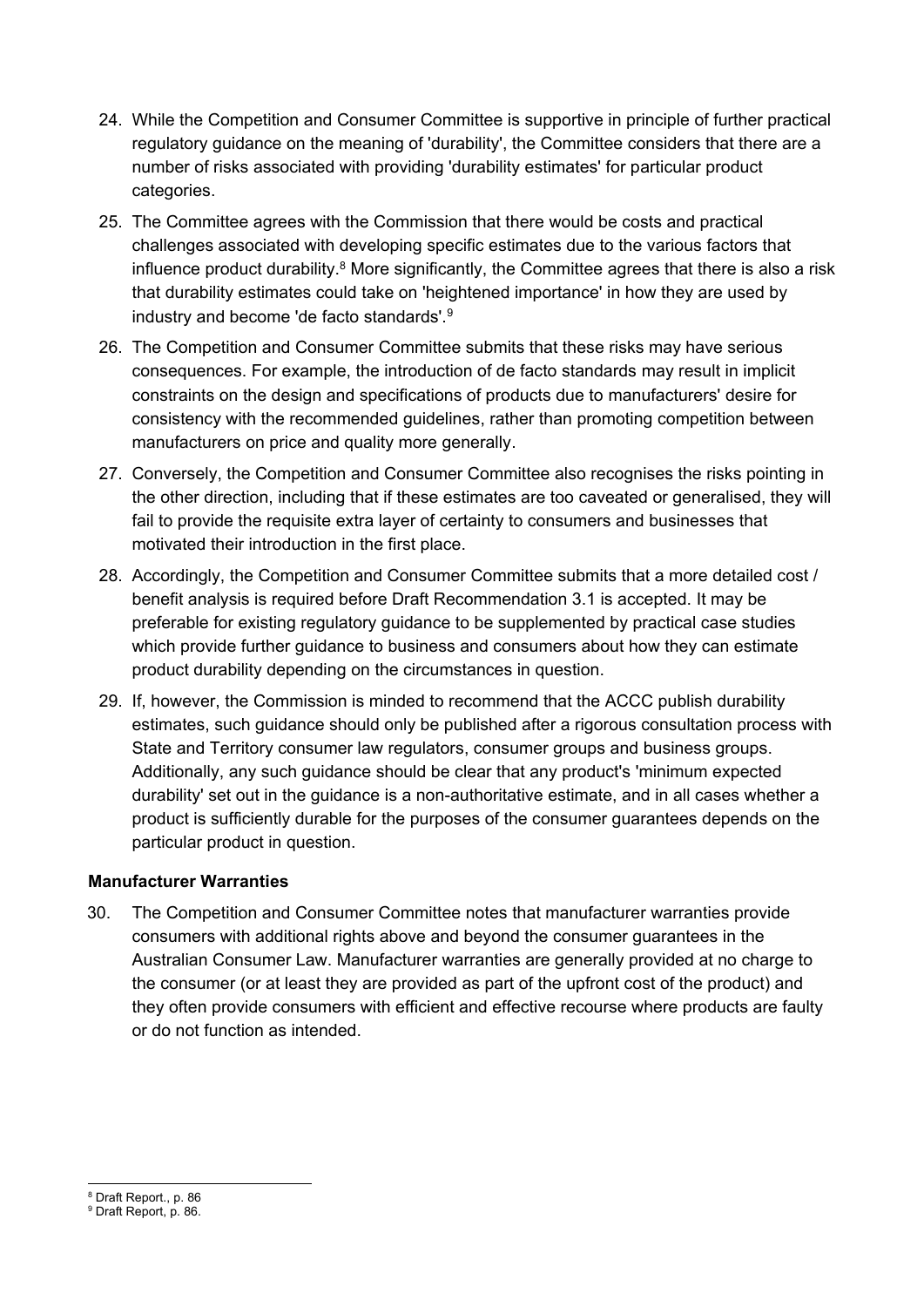# *Prohibiting voiding of warranties if consumers do not use authorised repairers and/or parts*

*Information Request 4.3 A Prohibition On Warranty Void Terms*

*The Commission is considering recommending provisions similar to the Magnuson-Moss Warranty Act in the United States, which prohibits manufacturer warranties from containing terms that require consumers to use authorised repair services or parts to keep their warranty coverage.* 

*In particular:*

- *would manufacturers respond by increasing product prices or making their warranties less generous? Would this latter change have any practical impact on consumers given they are also covered for defects under consumer guarantees?*
- *how could such a prohibition be designed and communicated to ensure that consumers are aware that voiding terms are now prohibited?*
- *how could the prohibition be designed to limit manufacturer liability for damage beyond their control? For example, the Magnuson-Moss Warranty Act permits warranty terms that limit manufacturer liability for damage caused by unauthorised repairs or parts, if they can demonstrate third-party fault.*

*Information Request 4.3 also asks whether terms within end-user license agreements that purport to restrict repair related activities (discouraging third-party repair) should also be prohibited? Is a disclosure as proposed under draft recommendation 4.2 sufficient or is a legislative prohibition required?*

- 31. The Competition and Consumer Committee does not support the introduction of a prohibition on manufacturer warranties containing terms that require consumers to use authorised repair services or parts to keep their warranty coverage.
- 32. As noted above, manufacturer warranties provide a range of benefits to consumers above and beyond the consumer guarantees in the Australian Consumer Law. There are legitimate reasons why some manufacturers may require consumers to use authorised services and parts as a condition of maintaining the warranty, including:
	- a. manufacturers may not wish to be held liable for poor-quality repair work by unauthorised parties which is outside of their control;
	- b. while manufacturers would still, in theory, be able to exclude liability under the manufacturer's warranty for poor-quality repair work,<sup>10</sup> it can be difficult and costly to determine if poor-quality repair work has caused or contributed to a defect in the product. These costs and delays can be avoided by requiring customers to use only authorised repairers and authorised parts; and
	- c. prohibiting anti-voiding clauses may fundamentally change the cost structure on which manufacturers' warranties and/or product prices are based, resulting in higher prices for consumers, less generous terms in the manufacturer's warranty or even a decision by some businesses to stop offering manufacturer's warranties entirely.

<sup>&</sup>lt;sup>10</sup> See comments in Draft Report, pp. 151-153.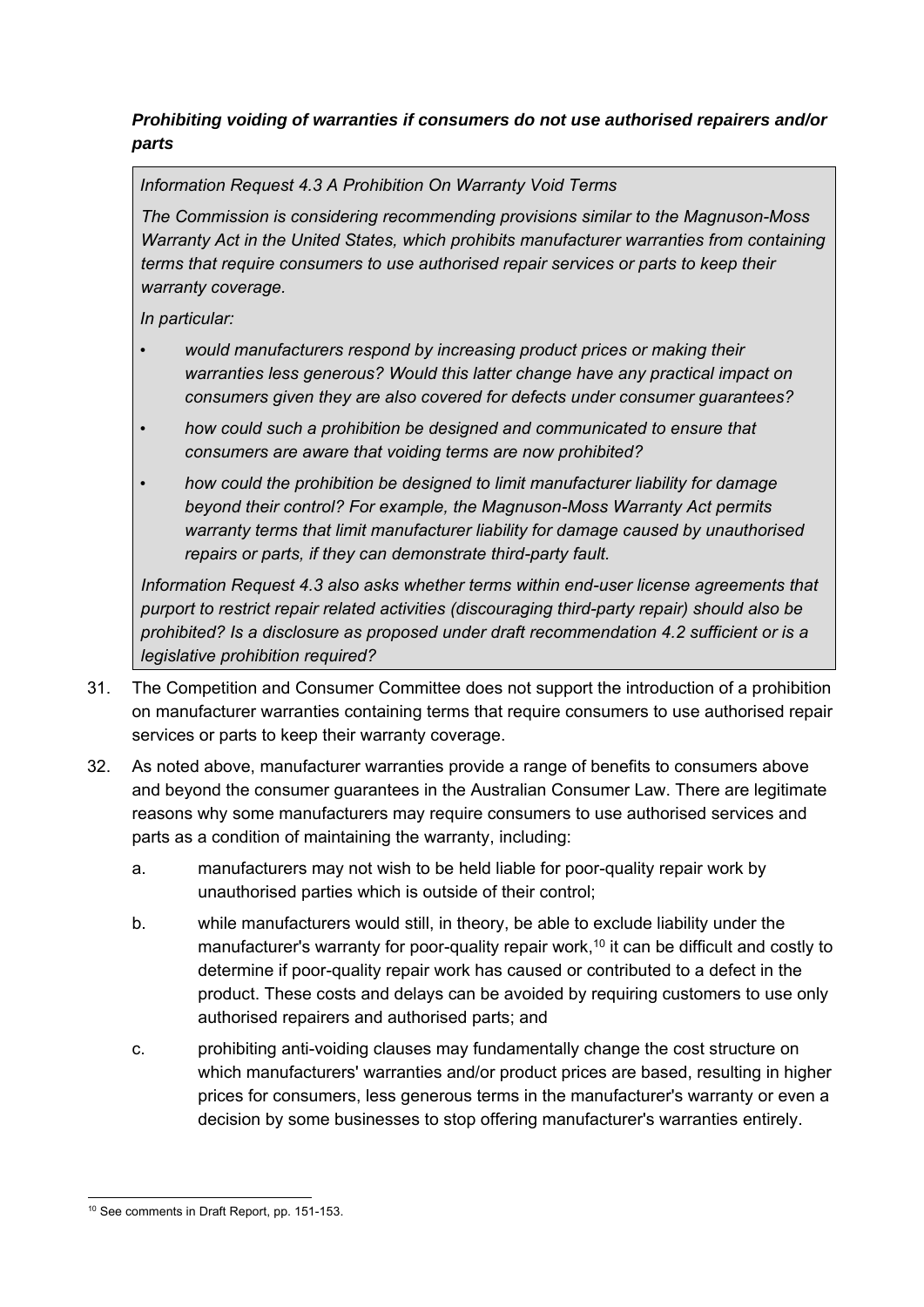33. The introduction of a prohibition similar to that in the Magnuson-Moss Warranty Act in the United States disregards the legitimate reasons why some manufacturers may choose to require consumers to use authorised repair services and parts to maintain warranty coverage.

## *Additional warranty text on the consumer guarantees*

*Draft Recommendation 4.2 Additional Mandatory Warranty Text*

*The Australian Government should amend r. 90 of the Competition and Consumer Regulations 2010, to require manufacturer warranties ('warranties against defect') on goods to include text (located in a prominent position in the warranty) stating that entitlements to consumer guarantees under the Australian Consumer Law do not require consumers to use authorised repair services or spare parts.*

- 34. The Competition and Consumer Committee is supportive of Draft Recommendation 4.2 in principle. However, while the proposed additional wording to be included in Regulation 90 is technically accurate, it does not include the important caveat that there are circumstances in which using 'unauthorised' repairers or parts may be inadvisable for the consumer depending on the particular circumstances, namely:
	- a. As the Draft Report notes, there may be benefits to using authorised repairers and authorised parts in some circumstances to maintain the safety, security, quality and environmental standards of products.<sup>11</sup> For example, where goods have particularly complex or proprietary technology, the use of unauthorised repairers or parts might ultimately result in reduced product life or product functionality; and
	- b. Use of unauthorised repairers or unauthorised parts may prejudice a customer's claim under the consumer guarantees where the unauthorised repairer or part causes or contributes to a defect in the product.
- 35. Accordingly, the Committee submits that any amendment to Regulation 90 should be drafted in a way that does not mislead consumers as to the potential benefits of using authorised repairers and authorised parts and to the potential for unauthorised repairers and unauthorised parts to impact on the remedies available under the consumer guarantees where they cause or contribute to a defect in the product. This could be achieved, for example, through additional mandatory text or through a cross-reference to a short explanatory note on the ACCC website addressing the complexities identified above.
- 36. Finally, the Competition and Consumer Committee submits that alternative approaches, such as further publicity and consumer education, may be better suited to improving consumer awareness about the consumer guarantees regime and the fact that statutory entitlements must not be conditional on using only authorised repairers and parts.

### **Part B: Intellectual Property Committee**

37. The Intellectual Property Committee makes the following submission in response to Information Request 5.1 and Draft Finding 5.2 of the Draft Report.

<sup>11</sup> Draft Report, p. 111.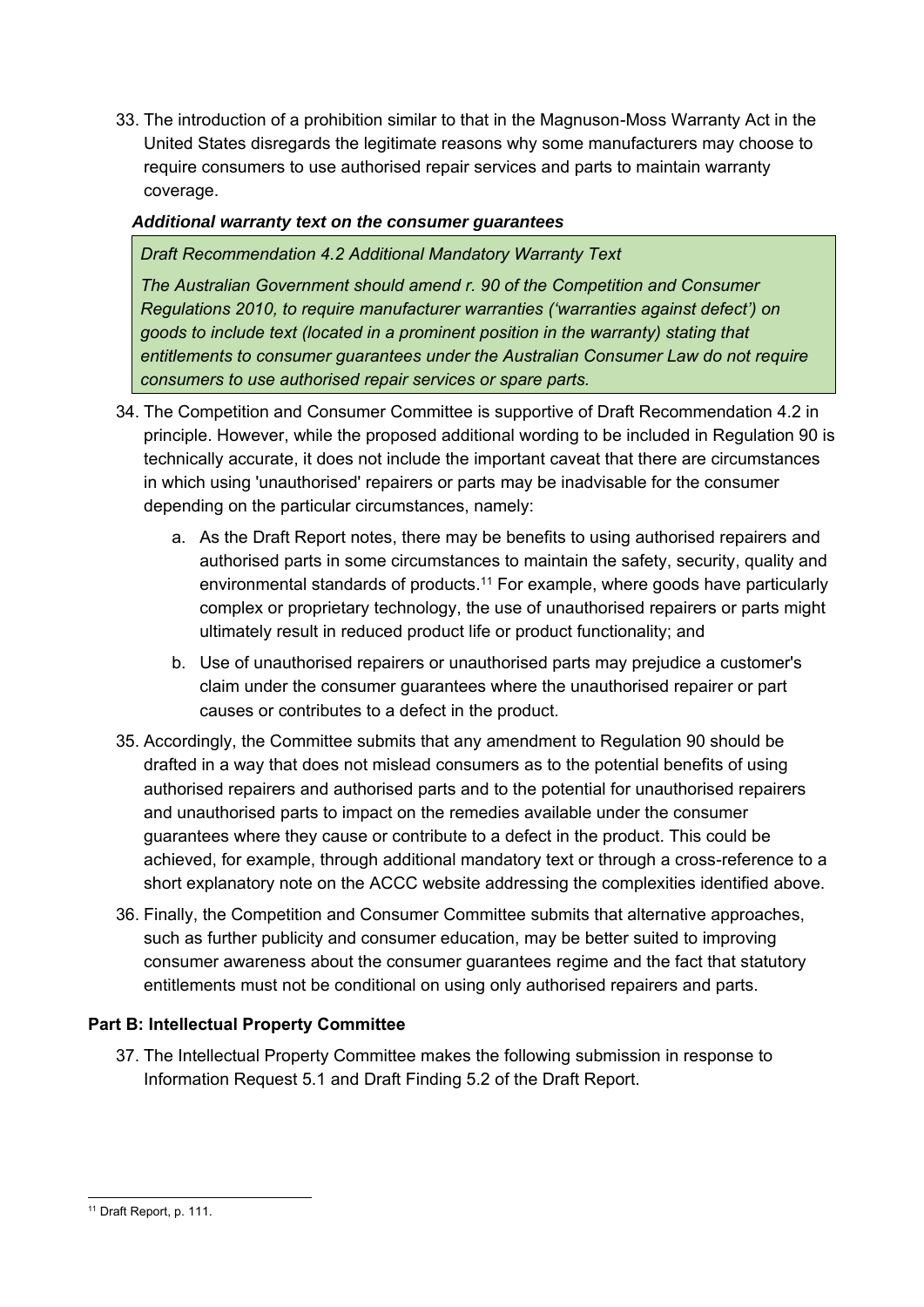### *Improving Access to Repair Information*

*Information Request 5.1 Improving Access to Repair Information*

*The Commission is considering recommending amendments to intellectual property laws to improve access to repair information through the options outlined in draft finding 5.2. It is seeking views on each option, in particular:*

- *whether the proposed reform options will assist repairers in accessing repair information, and therefore facilitate third-party repair*
- *what types of contractual arrangements that could override such reforms are most likely to be of concern*
- *the costs, benefits and risks of pursuing each option.*

#### *Draft Finding 5.2 Options to Improve Access to Repair Information*

*There are two main options to amend intellectual property protections to improve access to repair information.*

- *Amend the Copyright Act 1968 to allow for the reproduction and sharing of repair information, through the introduction of a fair use exception or a repair-specific fair dealing exception.*
- *Amend the Copyright Act 1968 to allow repairers to legally procure tools required to access repair information protected by technological protection measures (TPMs), such as digital locks. This may also require the Australian Government to clarify the scope and intent of the existing (related) exception for circumventing TPMs for the purpose of repair.*

*To reduce the risk of manufacturers using contractual arrangements (such as confidentiality agreements) to 'override' the operation of any such reforms, it may also be beneficial to amend the Copyright Act 1968 to prohibit the use of contract terms that restrict repair-related activities otherwise permitted under copyright law.*

- 38. As previously noted, the question of whether repair rights are required as an economic or policy matter is beyond the expertise of the Intellectual Property Committee and the Intellectual Property Committee addresses this question on the assumption that that question has been answered.
- 39. Intellectual property (**IP**) infringement and technological protection measures (**TPMs**) can act as a barrier to repair in some instances. However, barriers to repair are much broader than IP related barriers, as they also involve issues of whether products are designed for repair at all, as well as access to spare parts, bespoke repair equipment, computer code and manuals as well as the effect of common contractual restrictions.
- 40. The Intellectual Property Committee agrees with the proposition that the *Copyright Act 1968* (Cth) should be amended to adopt a general fair use defence in relation to copyright. A fair use defence is a measure which the Intellectual Property Committee has previously recommended for general reasons.<sup>12</sup> The fair use defence is an integral part of copyright law in the United States and the adoption of a fair use defence in Australia would make the

<sup>&</sup>lt;sup>12</sup> See Intellectual Property Committee, Business Law Section, Law Council of Australia, Submission No 765 to Australian Law Reform Commission, *Copyright and the Digital Economy* (8 August 2013); Intellectual Property Committee, Business Law Section, Law Council of Australia, Submission No 64 to Productivity Commission, *Intellectual Property Arrangements* (1 December 2015).